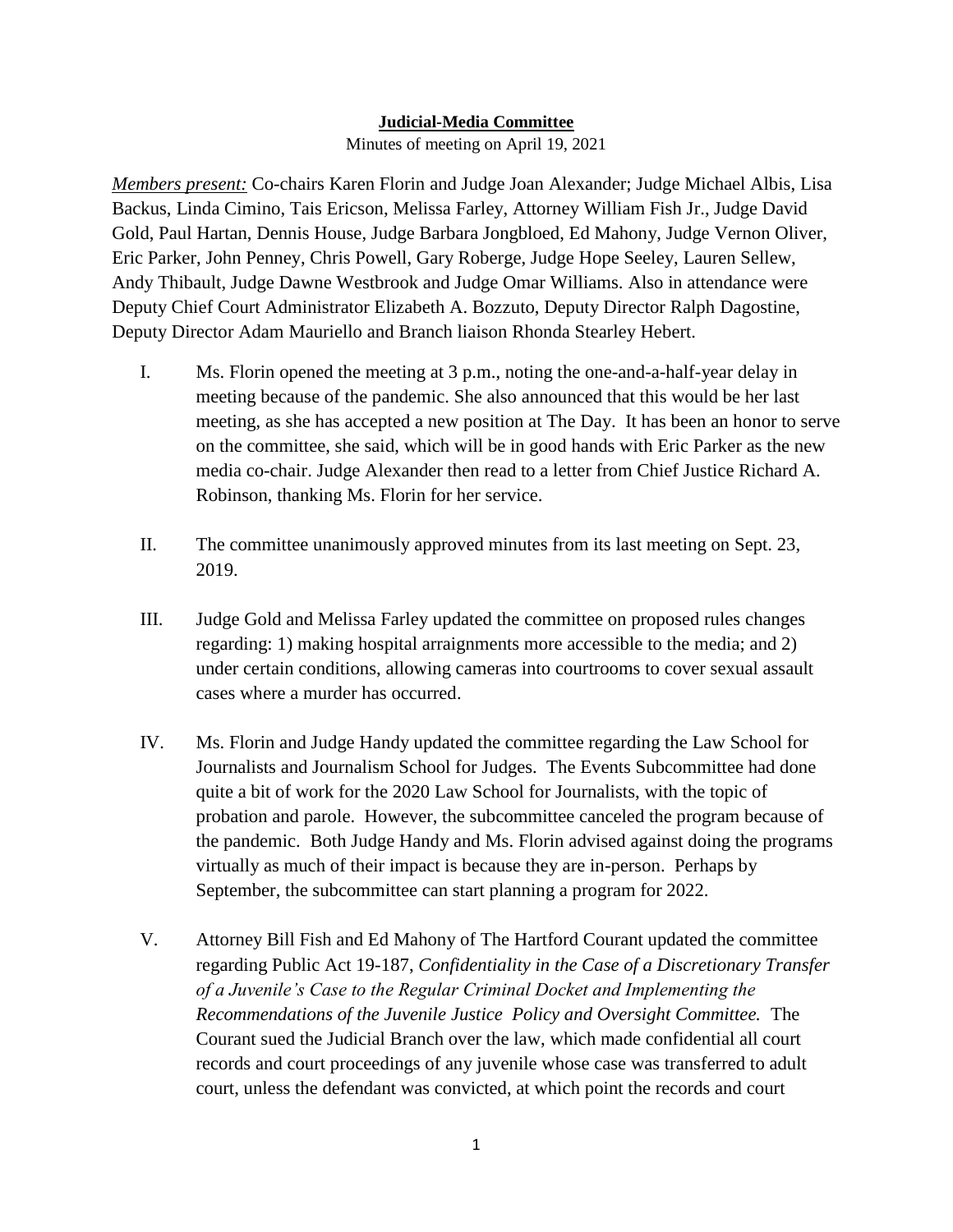proceedings would be open. U.S. District Court Judge Michael Shea granted the Courant's motion for a preliminary injunction; the Branch then appealed to the 2<sup>nd</sup> Circuit Court of Appeals, which found the law unconstitutional. The parties then entered into a stipulated judgment that will resolve the matter and is awaiting Judge Shea's approval. Assuming Judge Shea approves the stipulation, a permanent injunction would be entered prohibiting the defendants from sealing court records and closing court proceedings pursuant to the confidentiality provisions of Conn. Gen. Stat. Section 46b-127. In addition, nothing in the judgment prohibits a juvenile defendant whose case has been transferred to the regular court docket from moving to seal some or all of his/her court records or proceedings in accordance with the procedures provided under state law.

Mr. Powell brought up a case a JI reporter asked about; the response was that there is no public record of the case. He urged transparency, saying to do otherwise is against public interest. Mr. Powell added that his impression is that the courts didn't like laws prying open the court but are not so much opposed to laws that close the courts. He asked that the Branch keep in mind the state Constitution requires that courts be open. Mr. Powell also credited former Chief Justice Chase T. Rogers for all of the work she did to open up courts, however, he added, the Branch could do more.

- VI. Judge Gold updated the committee on the movement of criminal cases since the pandemic began. The biggest change, he said, has been the use of remote technology. Many of the changes were long overdue, and, Judge Gold added, he suspects many of them will continue.
- VII. Committee members who are journalists raised various issues they had encountered over the pandemic's course:
	- John Penney of the Norwich Bulletin noted that court dockets sometimes did not bear any resemblance to what actually occurred in court, i.e. as with remote proceedings. He added that the "remote" designation on case lookup has been very helpful. On other occasions, Mr. Penney continued, the courtroom came very close to exceeding capacity, which in turn came close to impacting his ability to cover a case. Judge Gold responded that he expects things to improve and suggested that John contact External Affairs if he cannot get into a courtroom to cover a case.
	- Lisa Backus asked whether there will come a time when criminal documents are available via the Judicial Branch website, just as civil documents are accessible. Criminal continues to be paper-based, Judge Gold answered, and while efforts are underway to modernize criminal, we're not there yet. Many others, he added, have the same hope as Ms. Backus.